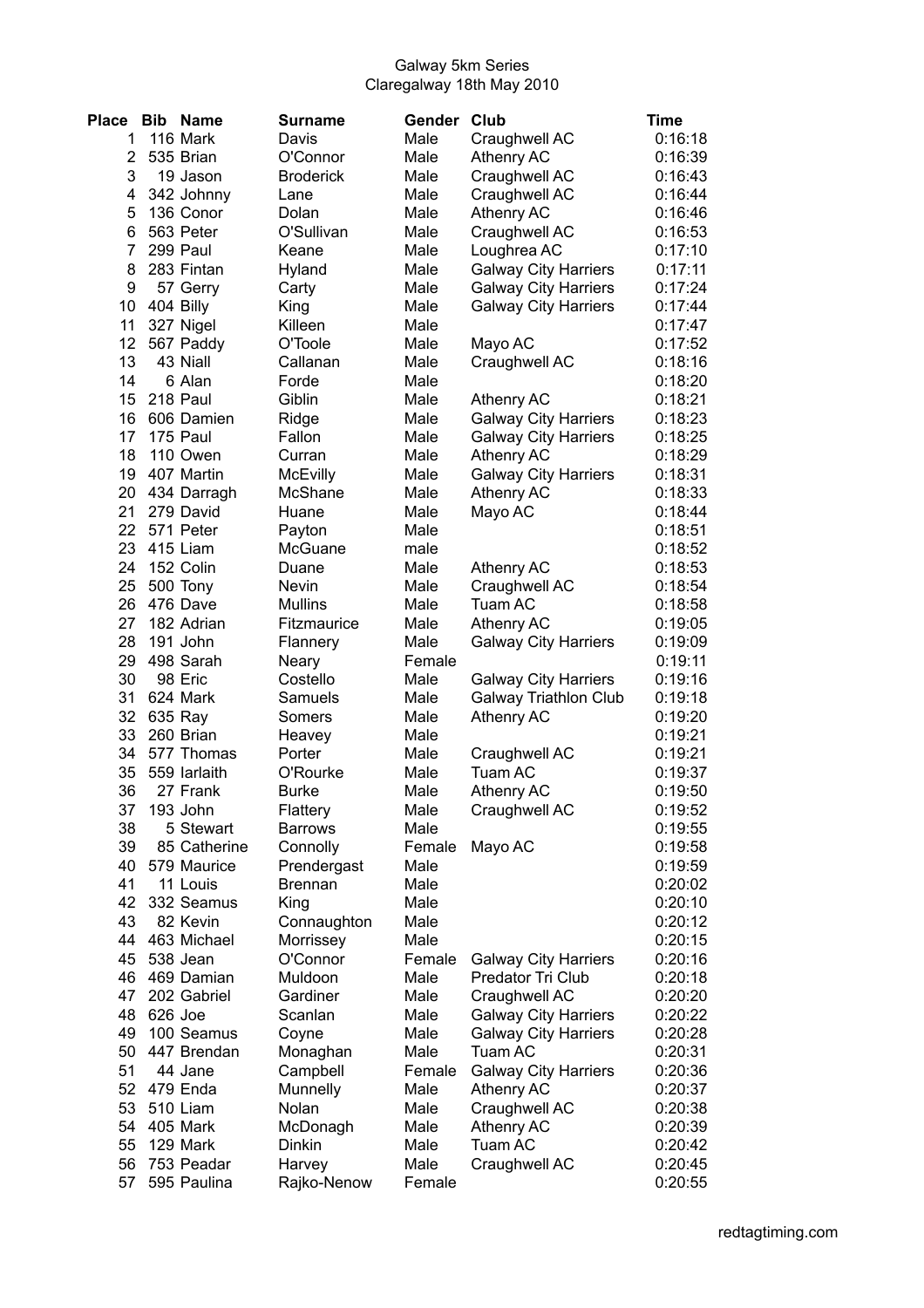| 58  | 552 Mike     | O'Mahony         | Male   |                              | 0:20:56 |
|-----|--------------|------------------|--------|------------------------------|---------|
| 59  | 363 Michelle | Lynch            | Female | <b>Galway City Harriers</b>  | 0:20:58 |
| 60  | 457 Matthew  | Moran            | Male   | <b>Galway City Harriers</b>  | 0:20:59 |
| 61  | 392 Morgan   | Mc Hugh          | Male   | Tri Lakes Tri Club           | 0:21:00 |
| 62  | 341 Fiona    | Lane             | Female |                              | 0:21:01 |
| 63  | 419 Seamus   | McGurran         | Male   |                              | 0:21:02 |
| 64  | 358 James    | Lundon           | Male   | <b>Athenry AC</b>            | 0:21:02 |
| 65  | 153 Michael  | Duane            | Male   | <b>Athenry AC</b>            | 0:21:04 |
| 66  | 394 Michael  | Mc Mahon         | Male   |                              | 0:21:05 |
| 67  | 39 Aoife     | Callan           | Female | <b>Athenry AC</b>            | 0:21:06 |
| 68  | 640 Paul     | Stephens         | Male   | <b>HP Galway</b>             | 0:21:09 |
| 69  | 347 John     | Lee              | male   | Predator Tri Club            | 0:21:10 |
| 70  | 564 Aoife    | O'Toole          | female | Castlebar                    | 0:21:11 |
| 71  | 328 John     | Kilraine         | Male   | Loughrea AC                  | 0:21:13 |
| 72  | 40 Al        | Callanan         | Male   | Craughwell AC                | 0:21:14 |
| 73  | 65 Joseph    | Clancy           | Male   | Loughrea AC                  | 0:21:15 |
| 74  | 406 Claire   | McDowell         | Female | <b>Galway City Harriers</b>  | 0:21:16 |
| 75  | 661 James    | Veldon           | Male   |                              | 0:21:17 |
| 76  | 375 Jim      | Maher            | Male   | <b>HP Galway</b>             | 0:21:18 |
| 77  | 465 Tommy    | Morrissey        | Male   | Predator Tri Club            | 0:21:22 |
| 78  | 88 Caroline  | Conway           | Female | Mayo AC                      | 0:21:23 |
| 79  | 90 Pierce    | Cooney           | Male   | <b>Galway City Harriers</b>  | 0:21:31 |
| 80  | 241 Thomas   | Griffin          | Male   |                              | 0:21:33 |
| 81  | 296 Annette  | Keane            | Female | Loughrea AC                  | 0:21:34 |
| 82  | 231 Sinead   | Goaley           | Female | Athenry AC                   | 0:21:36 |
| 83  | 536 Cormac   | O'Connor         | Male   | <b>Galway City Harriers</b>  | 0:21:37 |
| 84  | 518 Aengus   | O Conghaile      | Male   | <b>Galway Triathlon Club</b> | 0:21:38 |
| 85  | 318 Jonathan | Kenny            | Male   |                              | 0:21:39 |
| 86  | 313 James    | Kelly            | Male   | Loughrea AC                  | 0:21:39 |
| 87  | 234 Alicia   | Gormley          | Female | AIT AC                       | 0:21:40 |
| 88  | 351 Alison   | Liddy            | Female | <b>Galway City Harriers</b>  | 0:21:42 |
| 89  | 455 Ann      | Moran            | Female | Craughwell AC                | 0:21:43 |
| 90  | 56 David     | Carty            | Male   | Predator Tri Club            | 0:21:44 |
| 91  | 74 Emer      | Collins          | Female | Athenry AC                   | 0:21:46 |
| 92  | 250 Sean     | Hannon           | Male   |                              | 0:21:46 |
| 93  | 239 Niall    | Grenham          | Male   |                              | 0:21:50 |
| 94  | 478 Ronan    | Mulvey           | Male   |                              | 0:21:51 |
| 95  | 575 Valerie  | Glavin           | Female | <b>Athenry AC</b>            | 0:21:53 |
| 96  | 423 TJ       | McHugh           | Male   | Mayo AC                      | 0:21:57 |
| 97  | 97 Patrick   | Cosgrove         | Male   | Craughwell AC                | 0:21:58 |
| 98  | 243 Kieran   | Guiry            | Male   |                              | 0:21:58 |
| 99  | 409 Breege   | McGath           | Female | Athenry AC                   | 0:21:59 |
| 100 | 20 Niamh     | <b>Broderick</b> | Female | <b>Galway City Harriers</b>  | 0:21:59 |
| 101 | 223 Sharon   | Gilligan         | Female | Craughwell AC                | 0:22:01 |
| 102 | 257 Maurice  | Headd            | Male   | Craughwell AC                | 0:22:01 |
| 103 | 580 Michelle | Queally          | Female | <b>Galway City Harriers</b>  | 0:22:01 |
| 104 | 272 JJ       | Higgins          | Male   |                              | 0:22:02 |
| 105 | 28 Kenneth   | <b>Burke</b>     | Male   | Craughwell AC                | 0:22:03 |
| 106 | 597 Gerard   | Reid             | Male   |                              | 0:22:05 |
| 107 | 160 Fergal   | Egan             | Male   | <b>Galway City Harriers</b>  | 0:22:06 |
| 108 | 275 John     | Hingston         | Male   |                              | 0:22:07 |
| 109 | 645 Gerry    | Synott           | Male   | <b>Tuam AC</b>               | 0:22:07 |
| 110 | 7 TJ         | <b>Beatty</b>    | Male   | Loughrea AC                  | 0:22:07 |
| 111 | 135 Gary     | Doherty          | Male   | Athenry AC                   | 0:22:08 |
| 112 | 209 Jennifer | Garty            | Female | <b>Galway City Harriers</b>  | 0:22:08 |
| 113 | 251 Kevin    | Hanrahan         | Male   |                              | 0:22:13 |
| 114 | 546 Eamonn   | O'Donnell        | Male   | <b>Galway City Harriers</b>  | 0:22:15 |
| 115 | 374 Philip   | Magnier          | Male   | <b>Athenry AC</b>            | 0:22:17 |
|     |              |                  |        |                              |         |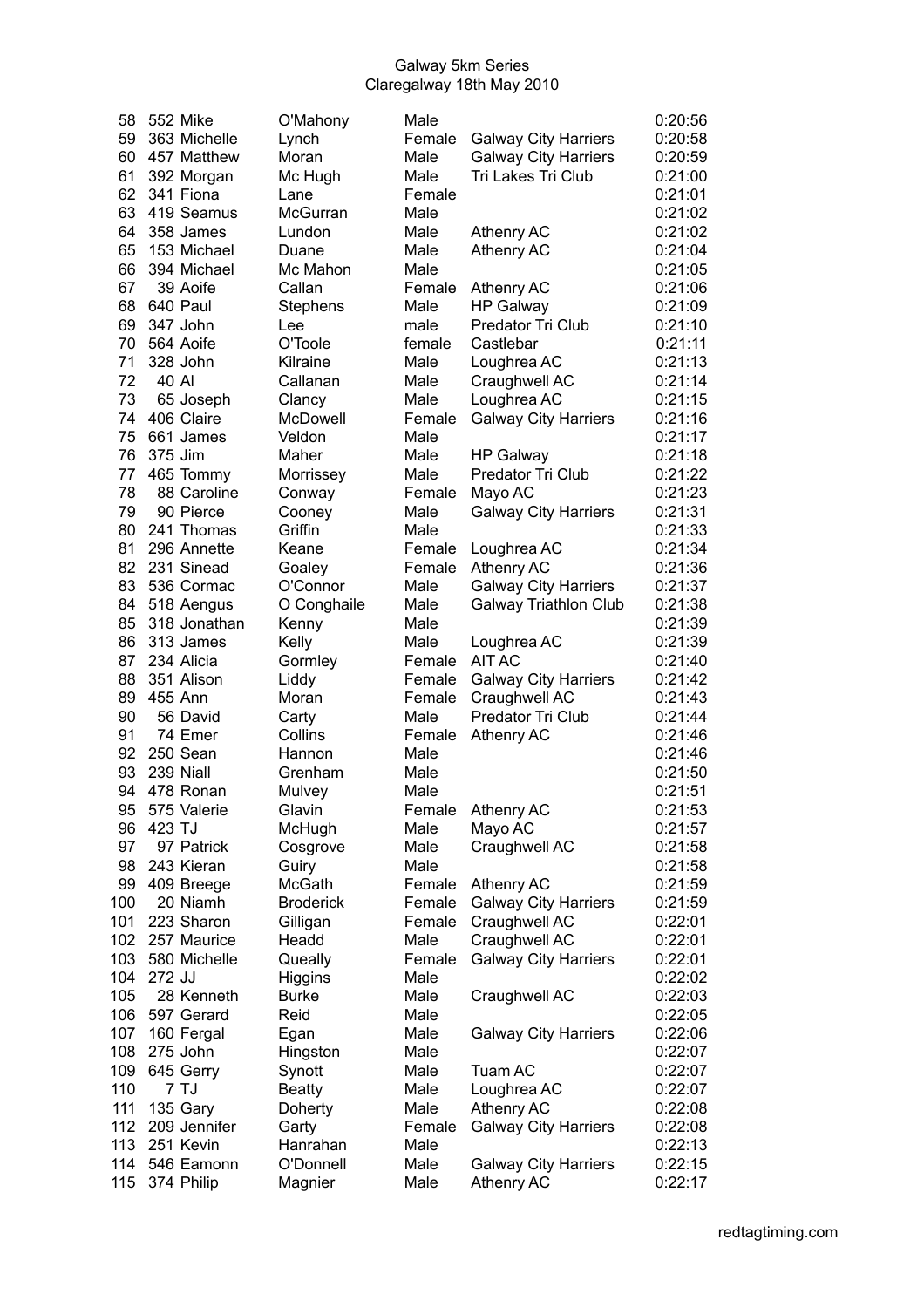| 116 | 42 Enda         | Callanan      | Male   | Loughrea AC                 | 0:22:17 |
|-----|-----------------|---------------|--------|-----------------------------|---------|
| 117 | 585 Deirdre     | Quinn         | Female | <b>Athenry AC</b>           | 0:22:17 |
| 118 | 379 Tomas       | Mangan        | Male   | <b>Athenry AC</b>           | 0:22:23 |
| 119 | 420 Anne        | McHugh        | Female |                             | 0:22:24 |
| 120 | 308 Bernie      | Kelly         | Female | <b>Galway City Harriers</b> | 0:22:27 |
| 121 | 514 Maeve       | Noone         | Female | <b>Athenry AC</b>           | 0:22:28 |
| 122 | 206 Martin      | Gallagher     | Male   |                             | 0:22:29 |
| 123 | 264 Michelle    | Hennigan      | Female |                             | 0:22:29 |
| 124 | 117 Aideen      | De Paor       | Female | <b>Galway City Harriers</b> | 0:22:29 |
| 125 | 411 Seán        | McGlynn       | Male   | <b>Galway City Harriers</b> | 0:22:30 |
| 126 | 329 Orla        | Kilraine      | Female | Loughrea AC                 | 0:22:33 |
| 127 | 265 Elaine      | Hession       | Female | Craughwell AC               | 0:22:33 |
| 128 | <b>754 Finn</b> | Stonewell     | Male   | Craughwell AC               | 0:22:33 |
| 129 | 673 Liam        | Walsh         | Male   | <b>Galway City Harriers</b> | 0:22:34 |
| 130 | 319 Martin      | Kenny         | Male   |                             | 0:22:38 |
| 131 | 587 lan         | Quinn         | Male   | <b>Athenry AC</b>           | 0:22:38 |
| 132 | 145 Aidan       | Doyle         | Male   |                             | 0:22:38 |
| 133 | 663 Michele     | Villaruel     | Female | <b>Galway City Harriers</b> | 0:22:39 |
| 134 | 496 Ruaidhri    | Murray        | Male   | Loughrea AC                 | 0:22:43 |
| 135 | 301 John        | Kearney       | Male   | Craughwell AC               | 0:22:43 |
| 136 | 376 Michael     | Mahon         | Male   |                             | 0:22:43 |
| 137 | 171 Martina     | Fahy          | Female | <b>Athenry AC</b>           | 0:22:44 |
| 138 | 276 Eugene      | Hoade         | Male   |                             | 0:22:45 |
| 139 | 521 Billy       | O' Connor     | Male   |                             | 0:22:46 |
| 140 | 288 Martin      | <b>Hynes</b>  | Male   | Tuam AC                     | 0:22:49 |
| 141 | 554 Joeseph     | O Neill       | Male   | <b>Galway City Harriers</b> | 0:22:55 |
| 142 | 649 Suzanne     | <b>Tetley</b> | Female | Loughrea AC                 | 0:22:57 |
| 143 | 248 David       | Hannon        | Male   |                             | 0:22:57 |
| 144 | 115 Brendan     | Davey         | Male   | Craughwell AC               | 0:22:58 |
| 145 | 421 Mary        | McHugh        | Female | <b>Galway City Harriers</b> | 0:22:59 |
| 146 | 210 Brian       | Garvey        | Male   | AIT AC                      | 0:23:02 |
| 147 | 50 William      | Cannon        | Male   | Craughwell AC               | 0:23:05 |
| 148 | 317 Denise      | Kennedy       | Female |                             | 0:23:07 |
| 149 | 77 John         | Conaghan      | Male   | Craughwell AC               | 0:23:09 |
| 150 | 578 Andrew      | Power         | Male   | <b>Galway City Harriers</b> | 0:23:15 |
| 151 | 650 Peter       | Tiernan       | Male   |                             | 0:23:16 |
| 152 | 480 Michelle    | Murhy         | Female |                             | 0:23:16 |
| 153 | 603 Philip      | Reilly        | Male   | Loughrea AC                 | 0:23:18 |
| 154 | 556 Graham      | O'Regan       | Male   | Craughwell AC               | 0:23:21 |
| 155 | 441 Paul        | Miskella      | Male   | Craughwell AC               | 0:23:23 |
| 156 | 431 Wayne       | McMahon       | Male   | Loughrea AC                 | 0:23:24 |
| 157 | 408 Damien      | McGann        | Male   |                             | 0:23:25 |
| 158 | 334 David       | Kirrane       | Male   | <b>Galway City Harriers</b> | 0:23:27 |
| 159 | 513 Frank       | Noone         | Male   | Athenry AC                  | 0:23:28 |
| 160 | 450 John        | Mongan        | Male   | Tuam AC                     | 0:23:29 |
| 161 | 453 Shauna      | Mongan        | female |                             | 0:23:29 |
| 162 | 137 Joanne      | Dolan         | Female | Loughrea AC                 | 0:23:30 |
| 163 | 49 Sheila       | Cannon        | Female | Craughwell AC               | 0:23:31 |
| 164 | 336 Eimear      | Kyne          | Female | <b>Galway City Harriers</b> | 0:23:32 |
| 165 | 70 Betty        | Coleman       | Female | Craughwell AC               | 0:23:37 |
| 166 | 213 Ivor        | Geoghegan     | Male   | <b>Galway City Harriers</b> | 0:23:40 |
| 167 | 634 Christopher | Smyth         | Male   |                             | 0:23:41 |
| 168 | 71 Rosina       | Coleman       | Female |                             | 0:23:41 |
| 169 | 588 Jennifer    | Quinn         | Female |                             | 0:23:42 |
| 170 | 560 Louise      | O'Rourke      | Female |                             | 0:23:43 |
| 171 | 230 Siobhan     | Glynn         | Female | Loughrea AC                 | 0:23:47 |
| 172 | 601 Marie       | Reilly        | Female | Loughrea AC                 | 0:23:47 |
| 173 | 91 Eddie        | Corban        | Male   | Craughwell AC               | 0:23:48 |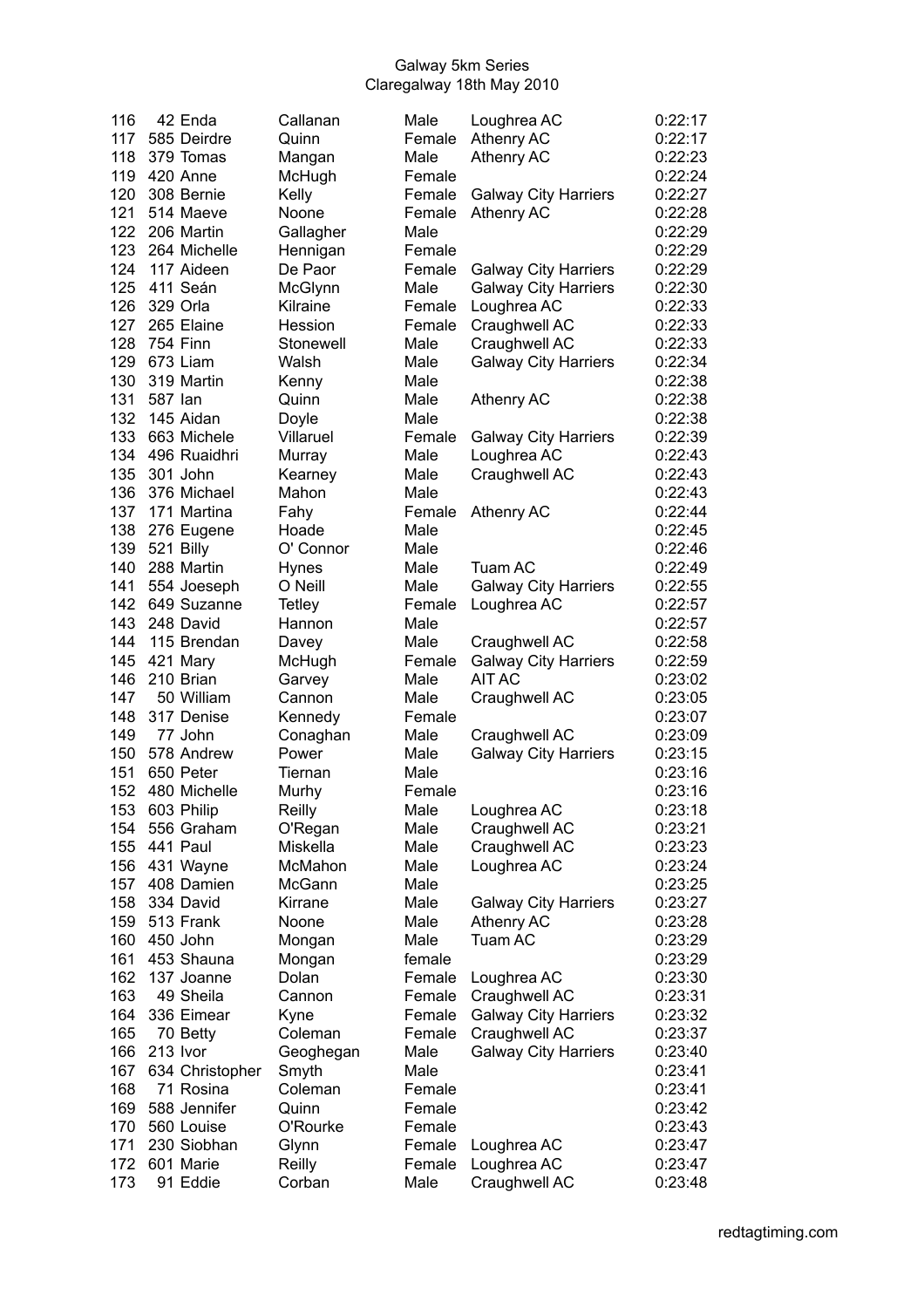| 174<br>175 | 609 Judith<br>10 Carmel | Roche<br>Brannigan    | Female<br>Female | Loughrea AC<br><b>Galway City Harriers</b>    | 0:23:49<br>0:23:50 |
|------------|-------------------------|-----------------------|------------------|-----------------------------------------------|--------------------|
| 176        | 163 Liam                | Egan                  | Male             | Athenry AC                                    | 0:23:52            |
| 177        | 33 Pauline              | <b>Burke</b>          | Female           | Craughwell AC                                 | 0:23:54            |
| 178        | 297 Donal               | Keane                 | Male             |                                               | 0:23:58            |
| 179        | 549 Pat                 | O'Donnell             | Male             |                                               | 0:23:59            |
| 180        | 685 Kathleen            | Waters                | Female           |                                               | 0:24:01            |
| 181        | 101 Jason               |                       | Male             | Craughwell AC                                 | 0:24:02            |
| 182        | 87 Keith                | Craughwell            |                  |                                               | 0:24:03            |
| 183        | 340 David               | Connolly              | Male<br>Male     | <b>Galway Triathlon Club</b><br>Craughwell AC | 0:24:03            |
| 184        | 131 Mary                | Lane                  | female           |                                               | 0:24:03            |
| 185        | 356 Noel                | Diviney               | Male             |                                               | 0:24:04            |
| 186        | 18 John                 | Lowry<br><b>Brinn</b> | Male             |                                               | 0:24:04            |
| 187        |                         |                       |                  | Tuam AC                                       |                    |
| 188        | 604 Mick                | Rice                  | Male<br>Male     | <b>Athenry AC</b>                             | 0:24:05            |
| 189        | 659 Patrick             | Turke                 |                  |                                               | 0:24:09<br>0:24:11 |
|            | 81 Denise               | Connaughton           | Female           |                                               |                    |
| 190        | 353 Maria               | Long<br>Walsh         | Female           | <b>Athenry AC</b>                             | 0:24:14            |
| 191        | 676 Oonagh              |                       | Female           | <b>Galway City Harriers</b>                   | 0:24:15            |
| 192        | 294 Magdalena           | Jurga                 | Female           |                                               | 0:24:15            |
| 193        | 311 Deirdre             | Kelly                 | Female           |                                               | 0:24:16            |
| 194        | 424 Colin               | McIlrath              | Male             | Craughwell AC                                 | 0:24:18            |
| 195        | 287 Martin              | <b>Hynes</b>          | Male             | Athenry AC                                    | 0:24:20            |
| 196        | 654 Michelle            | Tooher                | Female           | <b>Athenry AC</b>                             | 0:24:21            |
| 197        | 307 Adrian              | Kelly                 | Male             |                                               | 0:24:23            |
| 198        | 467 Nick                | Mottram               | Male             |                                               | 0:24:23            |
| 199        | 687 Ferdy               | Whelan                | Male             | Loughrea AC                                   | 0:24:23            |
| 200        | 632 Andrew              | Slaney                | Male             |                                               | 0:24:24            |
| 201        | 526 Colm                | O Maille              | Male             | <b>Galway City Harriers</b>                   | 0:24:24            |
| 202        | 410 Brian               | McGee                 | Male             | Craughwell AC                                 | 0:24:24            |
| 203        | 499 Johnny              | Nevin                 | Male             | Craughwell AC                                 | 0:24:27            |
| 204        | 79 Stephen              | Connaire              | Male             | Loughrea AC                                   | 0:24:28            |
| 205        | 672 John                | Walsh                 | Male             |                                               | 0:24:30            |
| 206        | 226 James               | Gleeson               | Male             | Tuam AC                                       | 0:24:32            |
| 207        | 557 Valerie             | O'Reilly              | Female           | <b>Galway City Harriers</b>                   | 0:24:34            |
| 208        | 64 Janet                | Clancy                | Female           | Athenry AC                                    | 0:24:35            |
| 209        | 426 Catherine           | McLoughlin            | Female           |                                               | 0:24:37            |
| 210        | 760                     |                       |                  |                                               | 0:24:37            |
| 211        | 224 Lorna               | Gilmartin             | Female           | <b>Galway City Harriers</b>                   | 0:24:38            |
| 212        | 338 Doris               | Laepple               | Female           | <b>Galway City Harriers</b>                   | 0:24:44            |
| 213        | 590 Colin               | Quirke                | Male             |                                               | 0:24:44            |
| 214        | 380 David               | Manning               | Male             |                                               | 0:24:48            |
| 215        | 377 Kevin               | Malone                | Male             | Craughwell AC                                 | 0:24:49            |
| 216        | 366 Ann                 | Lyons                 | Female           |                                               | 0:24:51            |
| 217        | 298 Martin              | Keane                 | Male             | Athenry AC                                    | 0:24:51            |
| 218        | 495 Pauline             | Murray                | Female           | Athenry AC                                    | 0:24:53            |
| 219        | 281 Anne                | Hunter                | Female           | Athenry AC                                    | 0:24:59            |
| 220        | 242 Cora                | Grimes                | Female           | <b>Galway Triathlon Club</b>                  | 0:25:00            |
| 221        | 89 Catherine            | Conway                | Female           | Mayo AC                                       | 0:25:00            |
| 222        | 195 Debbie              | Flynn                 | Female           | <b>Galway City Harriers</b>                   | 0:25:00            |
| 223        | 178 Noel                | Farrell               | Male             | Loughrea AC                                   | 0:25:01            |
| 224        | 381 Thomas              | Mannion               | Male             | <b>Galway City Harriers</b>                   | 0:25:03            |
| 225        | 610 Suzanne             | Rodgers               | Female           | <b>Galway City Harriers</b>                   | 0:25:05            |
| 226        | 529 Mary                | O'Brien               | Female           | <b>Galway City Harriers</b>                   | 0:25:05            |
| 227        | 507 Oliver              | Niland                | Male             | Craughwell AC                                 | 0:25:06            |
| 228        | 335 Bridget             | Kissane               | Female           | Athenry AC                                    | 0:25:07            |
| 229        | 669 Anne-Marie          | Walsh                 | Female           | Athenry AC                                    | 0:25:15            |
| 230        | 357 Gillian             | Lowth                 | Female           | Craughwell AC                                 | 0:25:17            |
| 231        | 484 Declan              | Murphy                | Male             | Athenry AC                                    | 0:25:20            |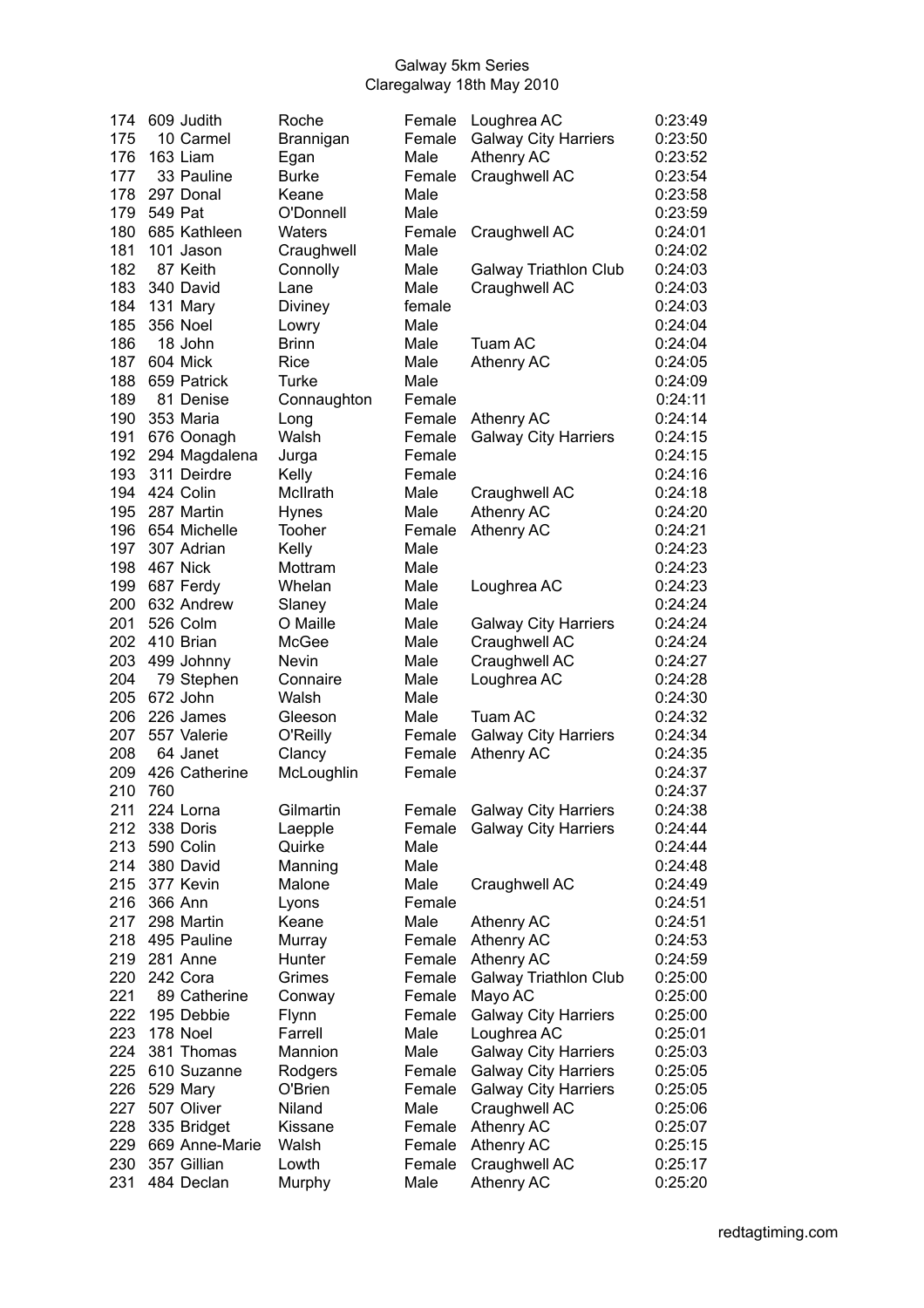| 232 | 345 Maire       | Leader         | Female | <b>Athenry AC</b>            | 0:25:21 |
|-----|-----------------|----------------|--------|------------------------------|---------|
| 233 | 532 Tony        | O'Callaghan    | Male   | Craughwell AC                | 0:25:23 |
| 234 | 94 Ann          | Cormican       | Female |                              | 0:25:23 |
| 235 | 337 Ruan        | La Cock        | Male   | Loughrea AC                  | 0:25:27 |
| 236 | 440 Celia       | Miskella       | Female | Craughwell AC                | 0:25:29 |
| 237 | 402 Miriam      | McCartan       | Female | Craughwell AC                | 0:25:30 |
| 238 | 354 Mary        | Loughnane      | Female | Craughwell AC                | 0:25:32 |
| 239 | 368 Fiona       | Lyons          | Female | <b>Galway Triathlon Club</b> | 0:25:33 |
| 240 | 78 Rachel       | Conlon         | Female | Tuam AC                      | 0:25:33 |
| 241 | 24 Chris        | <b>Burke</b>   | Female | <b>Galway Triathlon Club</b> | 0:25:35 |
| 242 | 459 Padraic     | Moran          | Male   | <b>Galway Triathlon Club</b> | 0:25:36 |
| 243 | 697 Ronan       | Young          | Male   |                              | 0:25:37 |
| 244 | 384 Anne        | Martin         | Female | Craughwell AC                | 0:25:41 |
| 245 | 418 Tom         | <b>McGuire</b> | Male   | Craughwell AC                | 0:25:43 |
| 246 | 13 Rory         | <b>Brennan</b> | male   | <b>Galway Triathlon Club</b> | 0:25:44 |
| 247 | 181 Monenna     | Fitzgerald     | Female | <b>Galway City Harriers</b>  | 0:25:44 |
| 248 | 570 Mary        | Payton         | Female |                              | 0:25:46 |
| 249 | 271 Clare       | Higgins        | Female |                              | 0:25:46 |
| 250 | 668 Adrienne    | Walsh          | Female | <b>Galway City Harriers</b>  | 0:25:52 |
| 251 | <b>300 Paul</b> | Keane          | Male   | <b>Athenry AC</b>            | 0:25:54 |
| 252 | 4 Brendan       | <b>Barrett</b> | Male   | Craughwell AC                | 0:25:55 |
| 253 | 425 Sheelagh    | McInerney      | Female | Loughrea AC                  | 0:25:56 |
| 254 | 458 Paddy       | Moran          | Male   | Mayo AC                      | 0:25:58 |
| 255 | 149 Jennifer    | Doyle          | Female | <b>Galway City Harriers</b>  | 0:25:59 |
| 256 | 124 Keith       | Devane         | Male   | Craughwell AC                | 0:26:00 |
| 257 | 180 Ciara       | Fitzgerald     | Female |                              | 0:26:02 |
| 258 | 512 Helen       | Noonan         | Female | Craughwell AC                | 0:26:04 |
| 259 | 304 Eva         | Keary          | Female |                              | 0:26:05 |
| 260 | 196 Gerard      | Flynn          | Male   |                              | 0:26:07 |
| 261 | 611 Eamonn      | Rogers         | Male   | <b>Galway City Harriers</b>  | 0:26:08 |
| 262 | 316 Patrick     | Kelly          | Male   | Craughwell AC                | 0:26:10 |
| 263 | 122 Olivia      | Deely          | Female | Loughrea AC                  | 0:26:10 |
| 264 | 555 Charlotte   | O'Regan        | Female | Loughrea AC                  | 0:26:12 |
| 265 | 586 Elaine      | Quinn          | Female | <b>Athenry AC</b>            | 0:26:12 |
| 266 | 698 Eileen      | Molloy         | Female |                              | 0:26:13 |
| 267 | 622 Roger       | Rushe          | Male   | <b>Tuam AC</b>               | 0:26:20 |
| 268 | 643 Mairead     | Sullivan       | Female |                              | 0:26:24 |
| 269 | 211 Assumpta    | Gavin          | Female |                              | 0:26:24 |
| 270 | 292 Vincent     | Jordan         | Male   |                              | 0:26:26 |
| 271 | 306 Daniel      | Keilty         | Male   | Craughwell AC                | 0:26:30 |
| 272 | 688 Joan        | Whelan         | Female | Loughrea AC                  | 0:26:30 |
| 273 | 474 Louise      | Mulligan       | Female | <b>Galway Triathlon Club</b> | 0:26:33 |
| 274 | 633 Valerie     | Slattery       | Female | Craughwell AC                | 0:26:35 |
| 275 | 619 Paula       | Rooney         | Female | Craughwell AC                | 0:26:37 |
| 276 | 31 Maria        | <b>Burke</b>   | Female | <b>Galway City Harriers</b>  | 0:26:39 |
| 277 | 537 Dervail     | O'Connor       | Female | <b>Galway City Harriers</b>  | 0:26:40 |
| 278 | 396 Noreen      | Mc Namara      | Female | <b>Athenry AC</b>            | 0:26:41 |
| 279 | 331 Sarah       | King           | Female | <b>Galway Triathlon Club</b> | 0:26:42 |
| 280 | 9 Colm          | <b>Brady</b>   | Male   | <b>Galway City Harriers</b>  | 0:26:46 |
| 281 | 660 Helen       | Vandebeek      | Female | Craughwell AC                | 0:26:47 |
| 282 | 244 Maria       | Hehir          | Female | <b>Athenry AC</b>            | 0:26:47 |
| 283 | 665 Rachel      | Waldron        | Female | Craughwell AC                | 0:26:51 |
| 284 | 190 Martha      | Flanagan       | Female | <b>Galway City Harriers</b>  | 0:26:56 |
| 285 | 263 Louise      | Hennelly       | Female |                              | 0:26:57 |
| 286 | 119 Gerardine   | Deacy          | Male   | <b>Galway City Harriers</b>  | 0:26:57 |
| 287 | 76 Veronica     | Comer          | Female | Loughrea AC                  | 0:26:57 |
| 288 | 515 Peadar      | Nugent         | Male   | <b>Athenry AC</b>            | 0:26:59 |
| 289 | 285 Imelda      | Hynes          | Female | Craughwell AC                | 0:27:00 |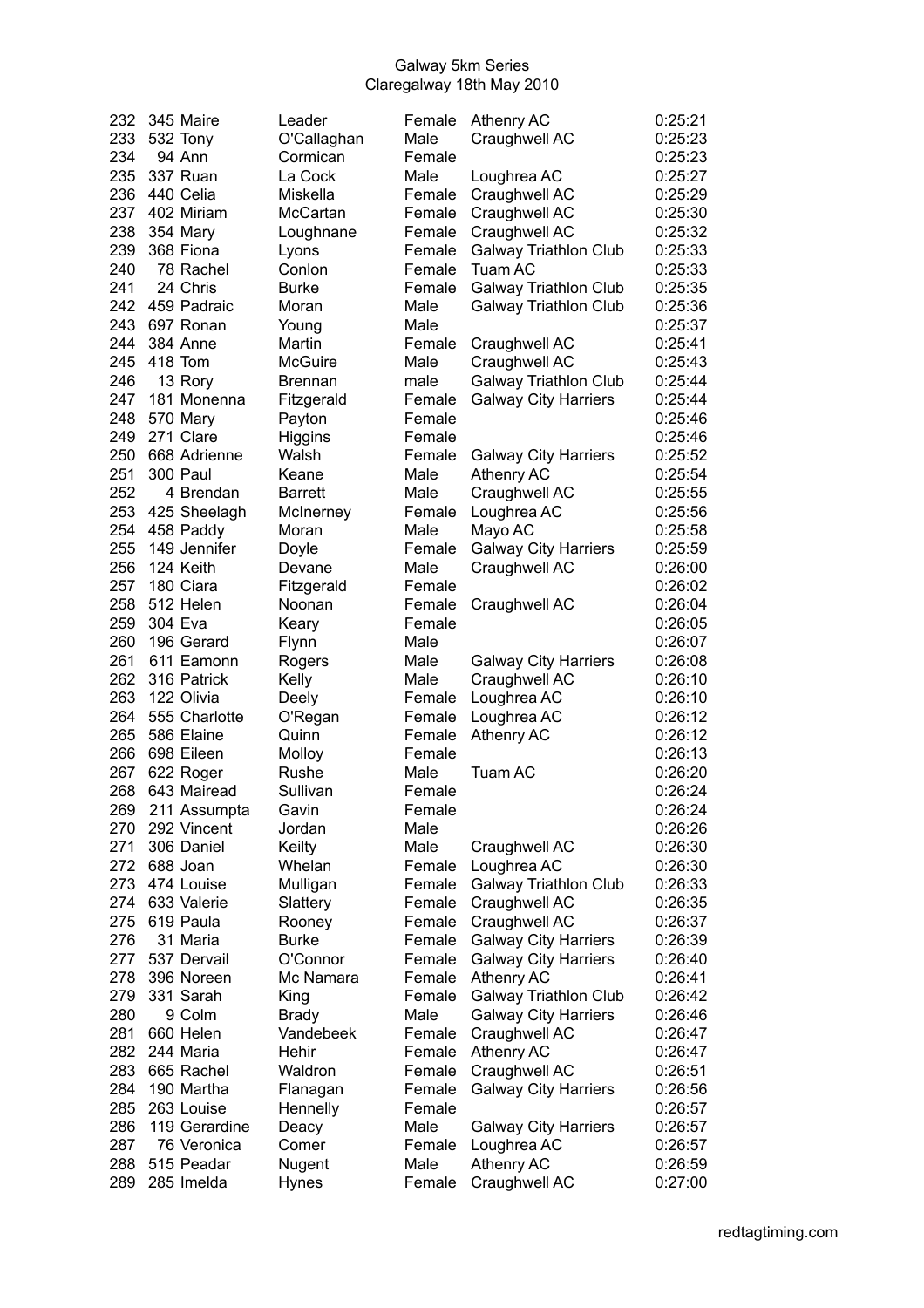| 290 | 35 Sylvia               | <b>Burke</b>    | Female           | Loughrea AC                 | 0:27:03            |
|-----|-------------------------|-----------------|------------------|-----------------------------|--------------------|
| 291 | 75 Michael              | Collins         | Male             |                             | 0:27:03            |
| 292 | 516 Rachael             | O' Brien        | Female           | <b>Galway City Harriers</b> | 0:27:04            |
| 293 | 391 Sarah               | Mc Donagh       | Female           | <b>Galway City Harriers</b> | 0:27:09            |
| 294 | 266 Ms Pauline          | Hession         | Female           |                             | 0:27:09            |
| 295 | 573 Jean                | Pettit          | Female           |                             | 0:27:09            |
| 296 | 273 Mary                | Higgins         | Female           |                             | 0:27:10            |
| 297 | 267 Michael             | Hickey          | Male             | <b>Galway City Harriers</b> | 0:27:10            |
| 298 | 289 Paula               | Hynes           | Female           | Craughwell AC               | 0:27:12            |
| 299 | 130 Fiona               | Diviney         | Female           | Craughwell AC               | 0:27:13            |
| 300 | 38 Lorna                | Cahill          | Female           |                             | 0:27:15            |
| 301 | 220 Donal               | Gill            | Male             | <b>Galway City Harriers</b> | 0:27:15            |
| 302 | 400 Mary                | McCann          | Female           |                             | 0:27:23            |
| 303 | 323 Kelly               | Kilbane         | Female           | <b>Galway City Harriers</b> | 0:27:31            |
| 304 | 477 Pauline             | Mulqueen        | Female           | <b>Galway City Harriers</b> | 0:27:31            |
| 305 | 25 Clara                | <b>Burke</b>    | Female           | <b>Athenry AC</b>           | 0:27:32            |
| 306 | 547 Joanne              | O'Donnell       | Female           | <b>Galway City Harriers</b> | 0:27:38            |
| 307 | 432 Deborah             | McNamara        | Female           | <b>Galway City Harriers</b> | 0:27:40            |
| 308 | 270 Anne                | Higgins         | Female           |                             | 0:27:41            |
| 309 | 493 Jannette            | Murray          | Female           | <b>Athenry AC</b>           | 0:27:48            |
| 310 | 648 Aileen              | Tangney         | Female           | <b>Galway City Harriers</b> | 0:27:50            |
| 311 | 608 Angela              | Roche           | Female           | <b>Galway City Harriers</b> | 0:27:52            |
| 312 | 268 Orla                | Hickey          | Female           | <b>Galway City Harriers</b> | 0:27:54            |
| 313 | 378 Kathleen            | Maloney         | Female           | <b>Galway City Harriers</b> | 0:27:56            |
| 314 | 99 Gerard               | Cox             | Male             |                             | 0:27:58            |
| 315 | 562 Bernie              | O'Sullivan      | Female           | <b>Galway City Harriers</b> | 0:27:59            |
| 316 | 103 Maria               | Creaven         | Female           | Loughrea AC                 | 0:28:00            |
| 317 | 134 Elaine              | Doherty         | Female           |                             | 0:28:00            |
| 318 | 594 Martina             | Raftery         | Female           | Loughrea AC                 | 0:28:00            |
| 319 | 256 Anita               | Haverty         | Female           | Loughrea AC                 | 0:28:04            |
| 320 | 599 Anne                | Reidy           | Female           | <b>Galway City Harriers</b> | 0:28:05            |
| 321 | 605 Andrea              | Ridge           | Female           | <b>Tuam AC</b>              | 0:28:06            |
| 322 | 29 Linda                | <b>Burke</b>    | Female           | Craughwell AC               | 0:28:11            |
| 323 | 108 Karen               | Curran          | Female           | Craughwell AC               | 0:28:12            |
| 324 | 69 Pauline              | Clerkin         | Female           | Mayo AC                     | 0:28:22            |
| 325 | 540 Joan                | O'Connor        | Female           | Loughrea AC                 | 0:28:25            |
| 326 | 348 Aisling             | Leech           | Female           |                             | 0:28:25            |
| 327 | 652 Niamh               |                 | Female           | <b>Athenry AC</b>           | 0:28:26            |
| 328 |                         | Tierney         |                  |                             |                    |
| 329 | 653 Orla<br>54 Patricia | Tierney<br>Carr | female<br>Female | <b>Athenry AC</b>           | 0:28:26<br>0:28:28 |
|     | 616 Emer                |                 | Female           | <b>Galway City Harriers</b> |                    |
| 330 | 525 Kieran              | Rooney          | Male             |                             | 0:28:32            |
| 331 | 617 Marie               | O Leary         |                  | Craughwell AC               | 0:28:36            |
| 332 |                         | Rooney          | Female           | Craughwell AC               | 0:28:36            |
| 333 | 203 Amanda              | Gallagher       | Female           | Craughwell AC               | 0:28:40            |
| 334 | 569 Sharon              | Payne           | Female           |                             | 0:28:40            |
| 335 | 229 Michael             | Glynn           | Male             | <b>Athenry AC</b>           | 0:28:41            |
| 336 | 37 Louise               | <b>Butler</b>   | Female           | Craughwell AC               | 0:28:41            |
| 337 | 105 Josephine           | Cullen          | Female           |                             | 0:28:42            |
| 338 | 127 John                | Dillon          | Male             |                             | 0:28:42            |
| 339 | 185 Aoife               | Flaherty        | Female           | <b>Galway City Harriers</b> | 0:28:43            |
| 340 | 41 Clare                | Callanan        | Female           | Craughwell AC               | 0:28:43            |
| 341 | 629 Andrea              | Sellars         | Female           | Loughrea AC                 | 0:28:44            |
| 342 | 80 Blathnaid            | Connaughton     | Female           | Craughwell AC               | 0:28:47            |
| 343 | 435 Martina             | McShane         | Female           | Athenry AC                  | 0:28:47            |
| 344 | 671 Birgid              | Walsh           | Female           | Craughwell AC               | 0:28:47            |
| 345 | 602 Mary                | Reilly          | Female           | Craughwell AC               | 0:28:48            |
| 346 | 614 Aine                | Rooney          | Female           | Craughwell AC               | 0:28:51            |
| 347 | 615 Aoife M             | Rooney          | Female           | Craughwell AC               | 0:28:53            |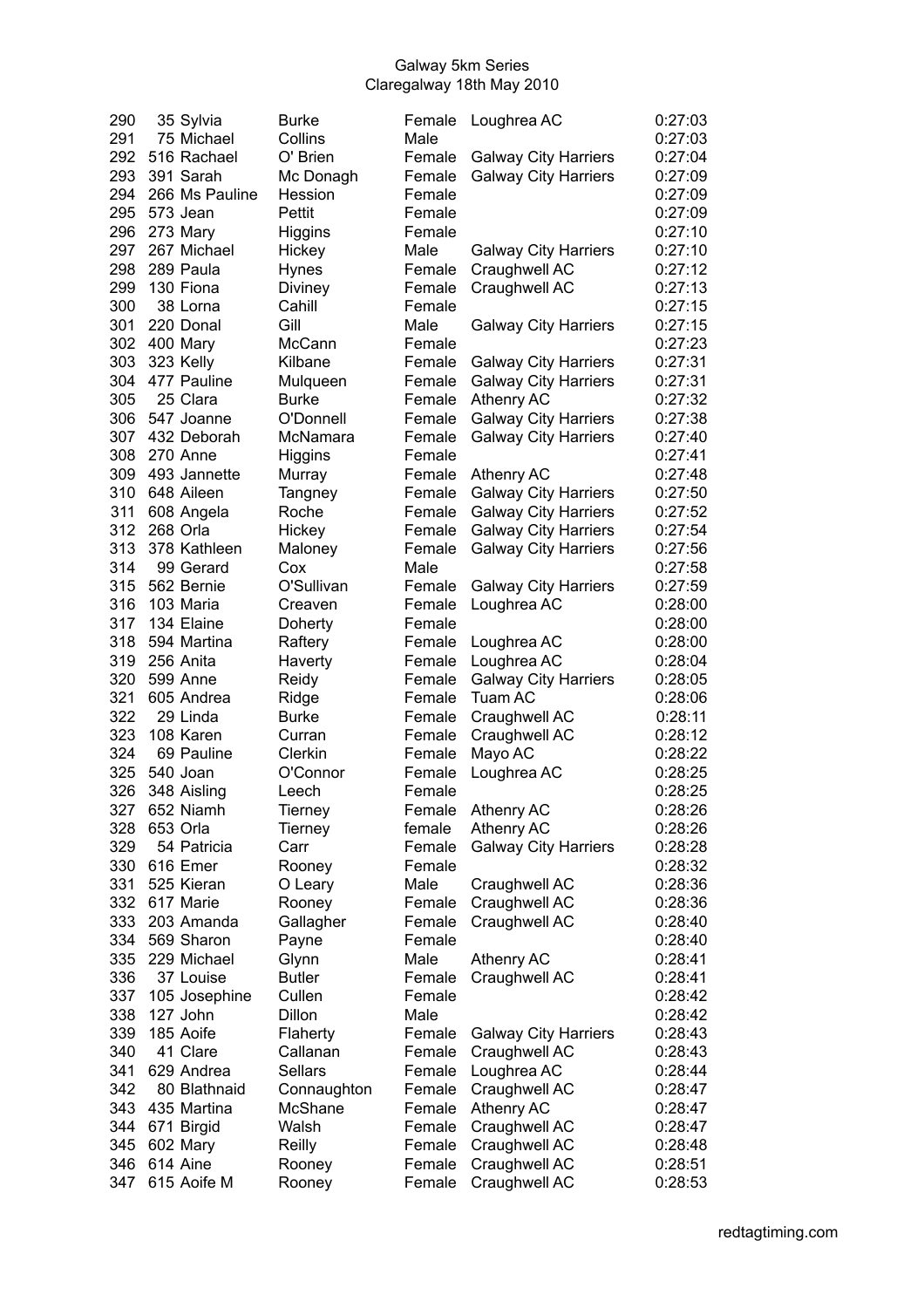| 348 |         | 212 Antoinette | Geoghegan            | Female | <b>Galway City Harriers</b>  | 0:28:56 |
|-----|---------|----------------|----------------------|--------|------------------------------|---------|
| 349 |         | 315 Michael    | Kelly                | Male   | Tuam AC                      | 0:28:56 |
| 350 |         | 545 Della      | O'Donnell            | Female |                              | 0:28:57 |
| 351 |         | 542 Paula      | O'Connor             | Female | Loughrea AC                  | 0:28:58 |
| 352 |         | 109 Marie      | Curran               | Female | <b>Athenry AC</b>            | 0:29:00 |
| 353 |         | 623 Edel       | Ryan                 | Female | Craughwell AC                | 0:29:02 |
| 354 |         | 472 Bernie     | <b>Mulkerns</b>      | Female | Craughwell AC                | 0:29:03 |
| 355 |         | 290 Geraldine  | Jennings             | Female | Craughwell AC                | 0:29:09 |
| 356 |         | 401 Teresa     | McCarry              | Female | <b>Galway City Harriers</b>  | 0:29:15 |
| 357 |         | 386 Deirdre    | <b>Matthews</b>      | Female | Craughwell AC                | 0:29:16 |
| 358 |         | 566 Martha     | O'Toole              | Female | <b>Galway Triathlon Club</b> | 0:29:16 |
| 359 |         | 169 Carolyn    | Faherty              | Female | <b>Galway City Harriers</b>  | 0:29:17 |
| 360 |         | 3 Aoife        | Barrett              | Female | <b>Galway City Harriers</b>  | 0:29:19 |
| 361 |         | 691 Ursula     | Whiriskey            | Female | Craughwell AC                | 0:29:21 |
| 362 |         | 170 Fionnuala  | Fahy                 | Female | Craughwell AC                | 0:29:26 |
| 363 |         | 238 Siobhan    | Greene               | Female | <b>Galway City Harriers</b>  | 0:29:27 |
| 364 |         | 365 Ruth       | Lynch                | Female | <b>Galway City Harriers</b>  | 0:29:27 |
| 365 |         | 464 Noreena    | Morrissey            | Female | Craughwell AC                | 0:29:28 |
| 366 |         | 142 Marian     | Donohue              | Female | Loughrea AC                  | 0:29:31 |
| 367 |         | 398 Maria      | Mcardle              | Female | Craughwell AC                | 0:29:33 |
| 368 |         | 161 Frances    | Egan                 | Female | <b>Athenry AC</b>            | 0:29:37 |
| 369 |         | 682 Deirdre    | Ward                 | Female | <b>Galway City Harriers</b>  | 0:29:49 |
| 370 |         | 188 Ann Marie  | Flanagan             | Female | <b>Galway City Harriers</b>  | 0:29:49 |
| 371 |         | 17 Kari        | <b>Brevik Møller</b> | Female | <b>Galway City Harriers</b>  | 0:29:51 |
| 372 |         | 524 Mary Clare | O' Hara              | Female | <b>Galway City Harriers</b>  | 0:29:53 |
| 373 |         | 487 Marie      | Murphy               | Female | <b>Galway City Harriers</b>  | 0:29:53 |
| 374 |         | 60 Heverin     | Ciara                | Female | <b>Galway City Harriers</b>  | 0:29:58 |
| 375 | 291 Liz |                | Jennings             | Female | <b>HP Galway</b>             | 0:30:01 |
| 376 |         | 651 Mura       | Tierney              | female | <b>Galway City Harriers</b>  | 0:30:04 |
| 377 | 321 Liz |                | Keyes                | Female | <b>Galway City Harriers</b>  | 0:30:07 |
| 378 |         | 466 Aoife      | Morrissy             | Female | <b>Galway City Harriers</b>  | 0:30:11 |
| 379 |         | 133 Martina    | Doheny               | Female | Loughrea AC                  | 0:30:19 |
| 380 |         | 151 Sheila     | Doyle                | Female |                              | 0:30:22 |
| 381 |         | 367 Carmel     | Lyons                | Female | Craughwell AC                | 0:30:24 |
| 382 |         | 52 Delma       | Carey                | Female | <b>Galway City Harriers</b>  | 0:30:30 |
| 383 |         | 544 Ann Marie  | O'Donnell            | Female |                              | 0:30:31 |
| 384 |         | 591 Miriam     | Rabbitte-Comar       | Female | Loughrea AC                  | 0:30:32 |
| 385 |         | 14 Suzanne     | Brennan              | Female |                              | 0:30:33 |
| 386 |         | 92 Lisa        | Corbett              | Female | <b>Galway City Harriers</b>  | 0:30:34 |
| 387 |         | 12 Maria       | <b>Brennan</b>       | Female | Loughrea AC                  | 0:30:34 |
| 388 |         | 173 Rose       | Fahy                 | Female | Loughrea AC                  | 0:30:52 |
| 389 |         | 388 Angela     | Mc Cluskey           | Female |                              | 0:30:57 |
| 390 |         | 286 Joanne     | Hynes                | Male   |                              | 0:31:00 |
| 391 |         | 46 Tina        | Campbell             | Female |                              | 0:31:01 |
| 392 |         | 93 Yvonne      | Corcoran             | Female | Loughrea AC                  | 0:31:03 |
| 393 |         | 254 Selina     | Harte                | Female | <b>Galway City Harriers</b>  | 0:31:13 |
| 394 |         | 482 Annmarie   | Murphy               | Female | Craughwell AC                | 0:31:14 |
| 395 |         | 217 Ruth       | Gibbons              | Female | <b>Galway City Harriers</b>  | 0:31:17 |
| 396 |         | 674 Marese     | Walsh                | Female | Craughwell AC                | 0:31:21 |
| 397 |         | 144 Barry      | Downey               | Male   | Tuam AC                      | 0:31:23 |
| 398 |         | 373 Gemma      | MacNally             | Female | <b>Galway City Harriers</b>  | 0:31:25 |
| 399 |         | 293 Maeve      | Joyce                | Female | <b>Galway City Harriers</b>  | 0:31:27 |
| 400 |         | 565 Maeve      | O'Toole              | Female | Craughwell AC                | 0:31:32 |
| 401 |         | 253 Hilary     | Harte                | Female | <b>Galway City Harriers</b>  | 0:31:34 |
| 402 |         | 517 Eillish    | O Callaghan          | Female |                              | 0:31:50 |
| 403 |         | 369 Marie      | Lyons                | Female | <b>Galway City Harriers</b>  | 0:31:52 |
| 404 |         | 520 Deborah    | O Connor             | Female | <b>Galway Clinic</b>         | 0:31:58 |
| 405 |         | 158 Fiona      | Dwyer                | Female |                              | 0:32:03 |
|     |         |                |                      |        |                              |         |